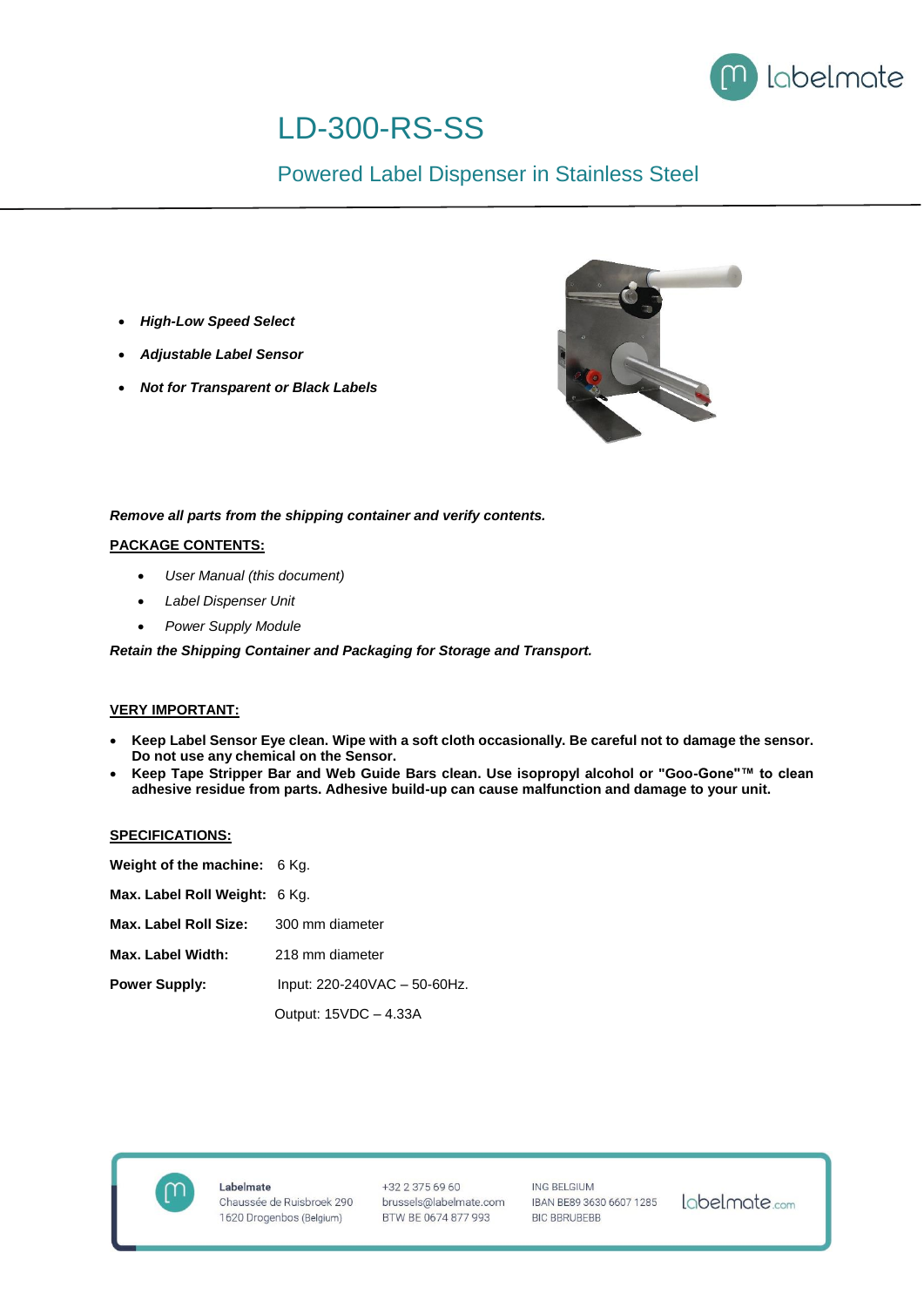

#### **IMPORTANT INFORMATION:**

- This product is a label dispenser. It is only to be used to dispense labels of the recommended dimensions and weight in an indoor environment.
- The machine has to be unplugged before any manipulation.
- The machine is to be used on a flat surface, if the surface is not flat, it is to be fixed using the holes in the base plate.
- Do not leave the power cable in a passageway.
- The ambient light of the working area needs to be sufficient to avoid any risk.
- The dispenser can be used in ambient temperatures of  $+2^{\circ}$ C to 40 $^{\circ}$ C.
- For operators working long hours on the machine, it is recommended to wear glasses protecting from the light (e.g. light sunglasses).
- All measures have been taken to minimise risks of injuries with the take-up shaft but the operator has to be careful when manipulating the bail.
- Connection of the machine to the power source must respect local and European legislations.

#### **SET-UP AND USE:**

- 1. Make sure the Power Switch is in the "OFF" position.
- 2. Set your LD-300-RS-SS in place and plug the cord from the Power Supply Module into the Power Input Jack on the rear of the Unit.
- 3. Connect the Power Supply Module to a suitable power source.
- 4. Place your roll of labels on the Label Roll Holder & slide the Roll Edge Guide(s) to the width of your label web. The Label Web can be positioned from side to side as required to ensure that the label lines up with the reflective Sensor.
- 5. Remove the first labels to have only the backing paper to attach to the web take-up shaft. Pull the label web under the  $1<sup>st</sup>$  web guide.
- 6. Thread the label web between the Stripper Bar and the round Guide Rod directly above it. See the Label Threading Path illustration.
- 7. Pull the label web under (or over) the second Web Guide and slide the edge guides to the width of the web.
- 8. Pull the paper web above the take-up shaft. Remove the bail and push paper in the bail slot, place the bail back on the paper to secure it. The prongs of the bail must face the paper in the gap between the vane and the shaft. Turn the CW to secure it. To remove the paper, turn the bail CCW and remove it.
- 9. Slightly loosen the Label Sensor Lock Knob, until you can just rotate the Sensor. Point the sensor up so it is pointing at the bottom of the Stripper Bar.
- 10. Place the Power Switch in the "LOW" position. Slowly rotate the Sensor down until the label begins to advance. Continue to rotate the Sensor slowly until the desired label length is protruding. Retighten the Lock Knob securely.
- 11. Use "HIGH" or "LOW" Switch setting to select the desired speed.
- 12. **IMPORTANT – Pull labels UP when removing them.** If excess dust or dirt accumulates on the Label Sensor Eye the Dispenser may not sense labels correctly. Use a cloth or paper towel dampened with water to gently clean the Label Sensor.

#### 13. **Do not use any chemicals on the sensor.**

14. Optional Flanges for the inside and outside of the label roll are available (Order **LD-FLANGES**. Set of two Flanges). These Flanges are recommended for narrow or loosely wound labels that may have a tendency to fall off the roll



Labelmate Chaussée de Ruisbroek 290 1620 Drogenbos (Belgium)

 $+32233756960$ brussels@labelmate.com BTW BE 0674 877 993

ING BELGIUM IBAN BE89 3630 6607 1285 **BIC BBRUBEBB**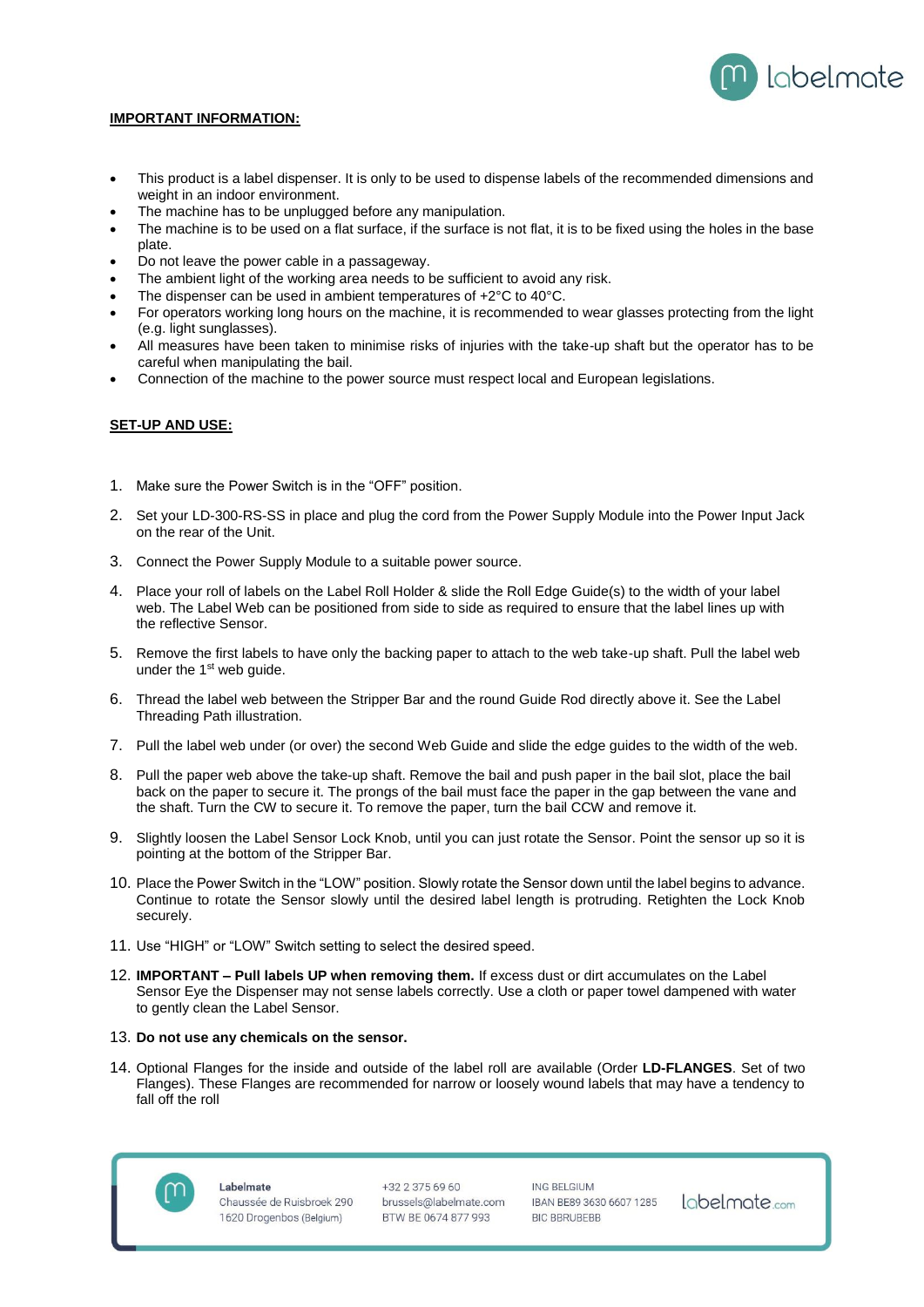







Labelmate Chaussée de Ruisbroek 290 1620 Drogenbos (Belgium)

+32 2 375 69 60 brussels@labelmate.com BTW BE 0674 877 993

ING BELGIUM IBAN BE89 3630 6607 1285 **BIC BBRUBEBB**